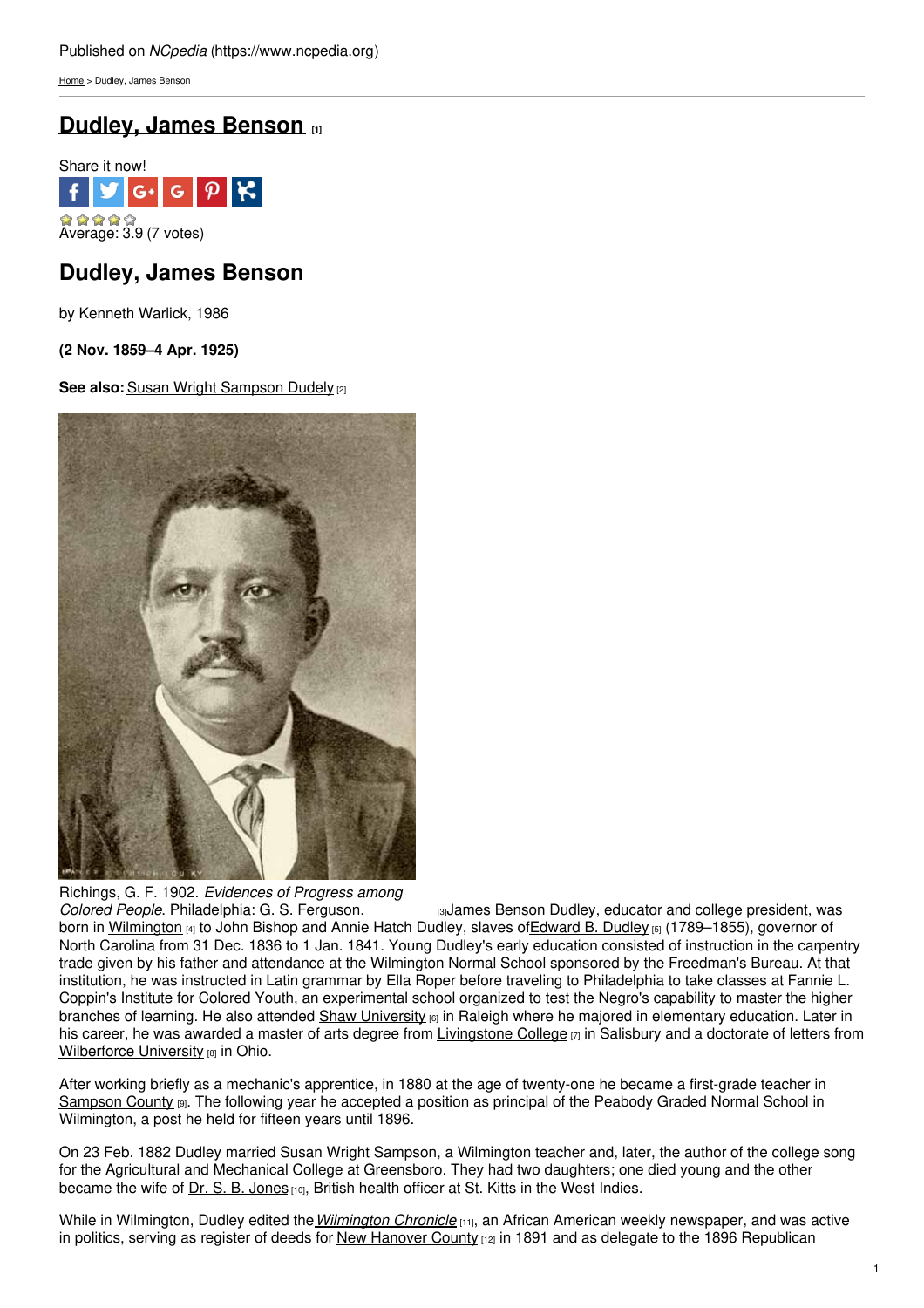National Convention in St. Louis. He was secretary of the board of trustees for the Agricultural and Mechanical College at Greensboro from 29 May 1895 to 27 May 1896 before succeeding John O. Crosby as president of that institution on 28 May 1896; he retained the post for twenty-nine years.

Because of his talent in winning both black and white support, Dudley was able to raise the college at Greensboro from the point of bankruptcy to a position of prestige in the state. He was particularly successful in resolving conflicts between the faculty and administration, in making the school industries self-sustaining, and in convincing not only the white legislature to appropriate funds for education for African Americans, but also a reluctant African American populace to support the previously unpopular agricultural and mechanical curriculum. During his administration the number of buildings on campus was increased from 2 to 13, the student body from 58 to 476, and the faculty from 8 to 46. He also played an important role in defining the character of the school. Believing that black students could be most effectively taught by black instructors, he began the gradual transition from a predominantly white to a predominantly black faculty. Further, because he shared with Booker T. Washington an intense faith in agriculture and public service as the principal areas for African American acceptance and progress, he sought the development of a thorough agricultural program at the Greensboro school, stressing the agricultural over the mechanical or industrial aspects of the curriculum. This devotion to agricultural training led Dudley in 1901 to discontinue the female department at the college, on the assumption that young women were not well suited to agricultural pursuits and that their presence only hampered such programs at the school.



President A, and M College, Greensboro, N, C, A Practical Educator Wi<br>is Developing a New Negro for a New South.

# President Dudley teaches sound philosophy. *The*

*coloreda American Americance* of agriculture in the life of African Americans also led Dudley to establish farmers' institutes in conjunction with the Greensboro college. In 1912, with J. H. Bluford, an industrial arts instructor on the faculty, he cofounded the State Farmer's Union and Cooperative Society to encourage thrift, economy, and enterprise within the black race. This organization was especially concerned with helping African Americans deal with problems arising from the credit and mortgage system of the state, and in assisting African American farmers in buying and selling products at reasonable prices. Dudley also canvassed the state in 1917 to obtain matching funds for the Smith-Hughes appropriation so that a vocational agriculture department could be created to train agriculture teachers for the state's public rural schools.

Dudley was a member of the National Teachers Association (later the National Education Association) and one of the organizers of the North Carolina Negro Teachers Association, of which he was president for six years. He was chairman of the Negro section of the Greensboro Interracial Committee and the only member of that city's Committee of Extension. Although always concerned about the necessity of fundamental justice for African Americans, Dudley counseled his race to be patient and nonresistant. During the 1898 [Wilmington](https://ncpedia.org/history/cw-1900/wilmington-race-riot) riot [14] he rushed home from Greensboro, reportedly to calm the African American population and act as mediator between black and white. On his arrival, he was met by the mayor of that city and received police protection for the duration of his visit.

Dudley also urged North Carolina's African Americans to remain loyal to the American cause during World War I and offered the Agricultural and Mechanical College campus to the federal government as a military training camp. A deeply religious man, he was a member of the Bethel African Methodist [Episcopal](http://bethelamegsb.com/) Church<sub>[15]</sub>, Greensboro, where he taught a Sunday school class and served as trustee. He was also a member of the Odd Fellows, the Pythians, and the Masons, serving for twenty years as foreign correspondent of the Grand Lodge of Masons.

In 1908 Governor [Robert](https://ncpedia.org/biography/governors/glenn) B. Glenn  $_{[16]}$  appointed Dudley as a delegate to the National Negro Fair Association in Mobile, Ala., and in 1920 Governor [Cameron](https://ncpedia.org/biography/governors/morrison) Morrison [17] appointed him state commissioner for the National Memorial [Association](http://credo.library.umass.edu/view/full/mums312-b035-i537) [18]; in the latter capacity he was responsible for erecting a memorial in Washington, D.C., commemorating the Negro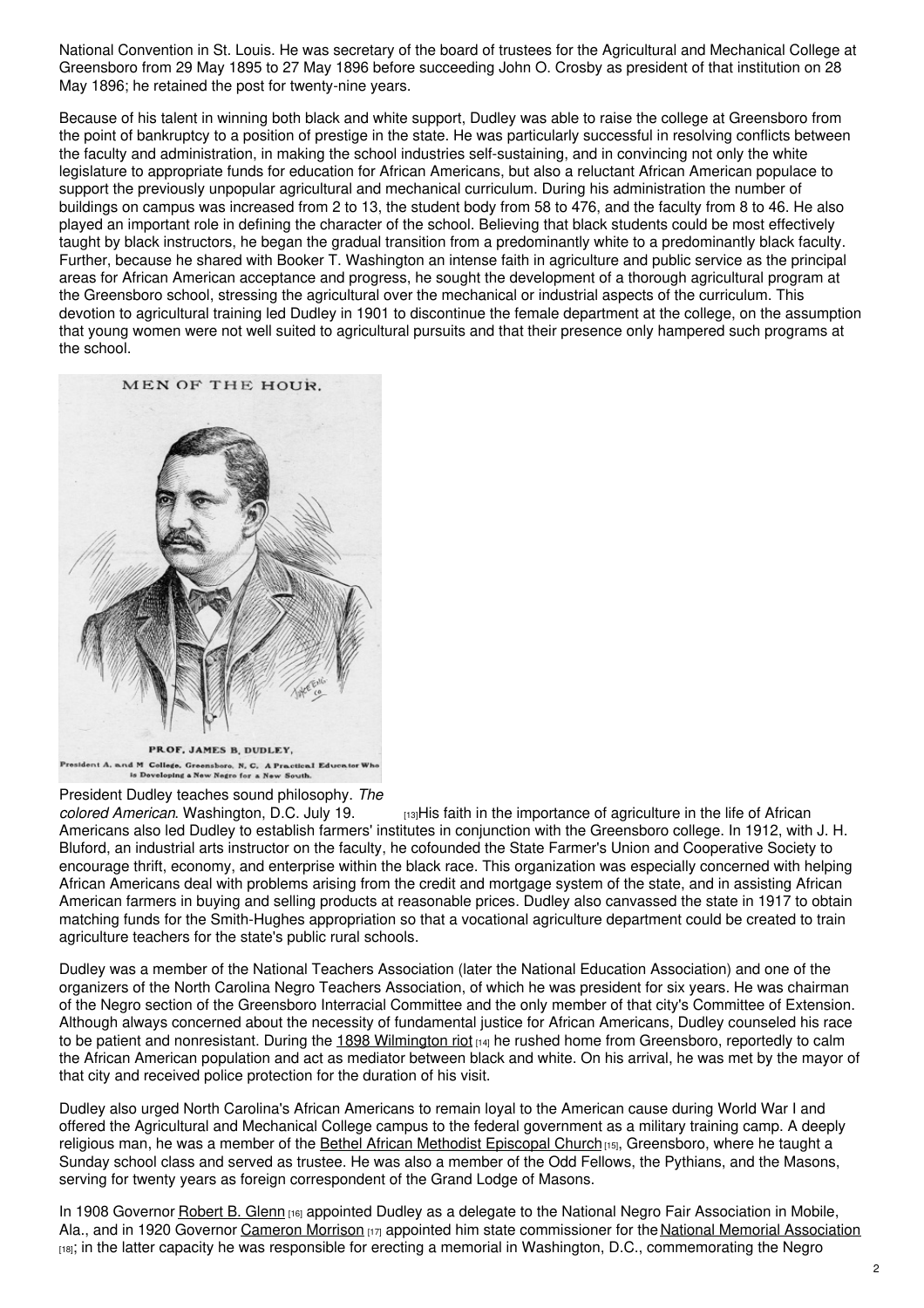soldiers and sailors who had fought in the national wars.

Dudley died at his home in Greensboro at the age of sixty-six and was buried at Forest Cemetery, Wilmington.



North Carolina Highway Historical Marker for James Dudley [Benton](https://www.ncdcr.gov/about/history/division-historical-resources/nc-highway-historical-marker-program/Markers.aspx?sp=Markers&k=Markers&sv=D-95) **Exercise Exercise Exercise Section**  $\mathbf{19}$ **References:** 

A & M College, *President's Reports* (1902–10).

Department of Public Instruction, *North Carolina Public [Documents](https://archive.org/details/publicdocumentso19032nort) [20]*, vol. 2 (1903).

Warmoth T. Gibbs, *History of the North Carolina Agricultural and Technical School*(1966).

Carrye Hill K. Kelley,*Profiles of Five Administrators* (1964).

Nathan C. Newbold, *Five North Carolina Negro Educators* (1939).

Albert W. Spruill, *Recollections from Aggieland* (1964).

### **Additional Resources:**

North Carolina Highway Historical Marker Program. 1991. James Benson Dudley. [https://www.ncdcr.gov/about/history/division-historical-resources/nc-highway-historical-marker-program/Markers.aspx?](https://www.ncdcr.gov/about/history/division-historical-resources/nc-highway-historical-marker-program/Markers.aspx?sp=Markers&k=Markers&sv=D-95) sp=Markers&k=Markers&sv=D-95 [19]

Link, William A., ed. 1996. The rebuilding of old commonwealths : and other documents of social reform in the progressive *era South*. Boston: Bedford Books of St. Martin's Press.

Richings, G. F. 1902. *[Evidences](https://docsouth.unc.edu/church/richings/richings.html) of progress among colored people*[21]. Philadelphia: G. S. Ferguson.

**Subjects:** Black and African [American](https://www.ncpedia.org/category/subjects/african-americans) People [22] [Biographies](https://www.ncpedia.org/category/subjects/biography-term) [23] [Educators](https://www.ncpedia.org/category/subjects/educators) [24] Public [officials](https://www.ncpedia.org/category/subjects/public-officials) [25] Writers, [journalists,](https://www.ncpedia.org/category/subjects/writer) and editors [26] **Authors:** Warlick, [Kenneth](https://www.ncpedia.org/category/authors/warlick-kenneth) [27] **Origin - location: [Wilmington](https://www.ncpedia.org/category/origin-location/coastal-39)** [28] [Greensboro](https://www.ncpedia.org/category/origin-location/piedmon-21) [29] [Livingstone](https://www.ncpedia.org/category/origin-location/piedmon-46) College [30] Shaw [University](https://www.ncpedia.org/category/origin-location/piedmon-48) [31] **From:** Dictionary of North Carolina [Biography,](https://www.ncpedia.org/category/entry-source/dictionary-no) University of North Carolina Press.[32]

1 January 1986 | Warlick, Kenneth